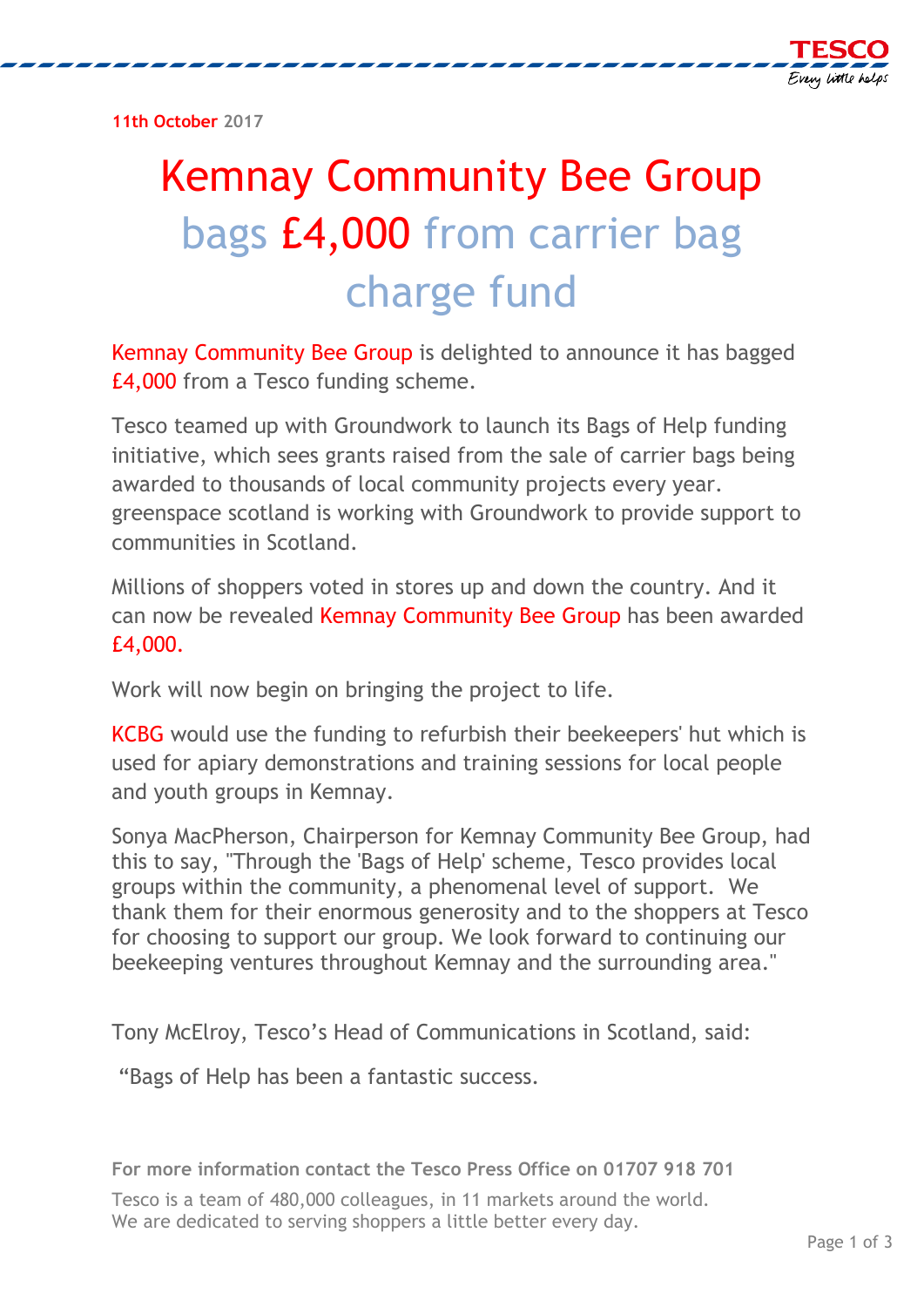

"We've been overwhelmed by the response from our customers. The great thing about Bags of Help is that local people are invited to decide how the money will be spent in their community. We can't wait to see the projects come to life."

Voting ran in Inverurie stores throughout July and August with customers choosing which local project they would like to get the top award using a token given to them at the check-out.

Since launching in 2015, Bags of Help has awarded more than £36 million across more than 7,900 local projects.

Tesco customers will get the chance to vote for three different groups each time they shop. Every other month, when votes are collected, three groups in each of Tesco's regions will be awarded funding.

Bags of Help criteria have recently been extended to include any project that benefits the community. Previously the scheme funded outdoor projects only.

Emma Halliday, Community Enabler Co-ordinator at greenspace scotland, said:

"Bags of Help continues to fund thousands of projects across the UK. We want to ensure that the money raised benefits as many local people in as many different places as possible so we've extended the range of groups and projects that we can support.

"The scale and variety of activities supported by Bags of Help shows what can be achieved when communities are given the support and the encouragement they need to make change happen in their local area."

Funding is available to community groups and charities looking to fund local projects that bring benefits to communities. Anyone can nominate a project and organisations can apply online. To find out more visit [www.tesco.com/bagsofhelp.](http://www.tesco.com/bagsofhelp)

Issued by KCBG.

For further information please contact:

Kemnay Community Bee Group [\(secretary@kemnaybees.org\)](mailto:secretary@kemnaybees.org)